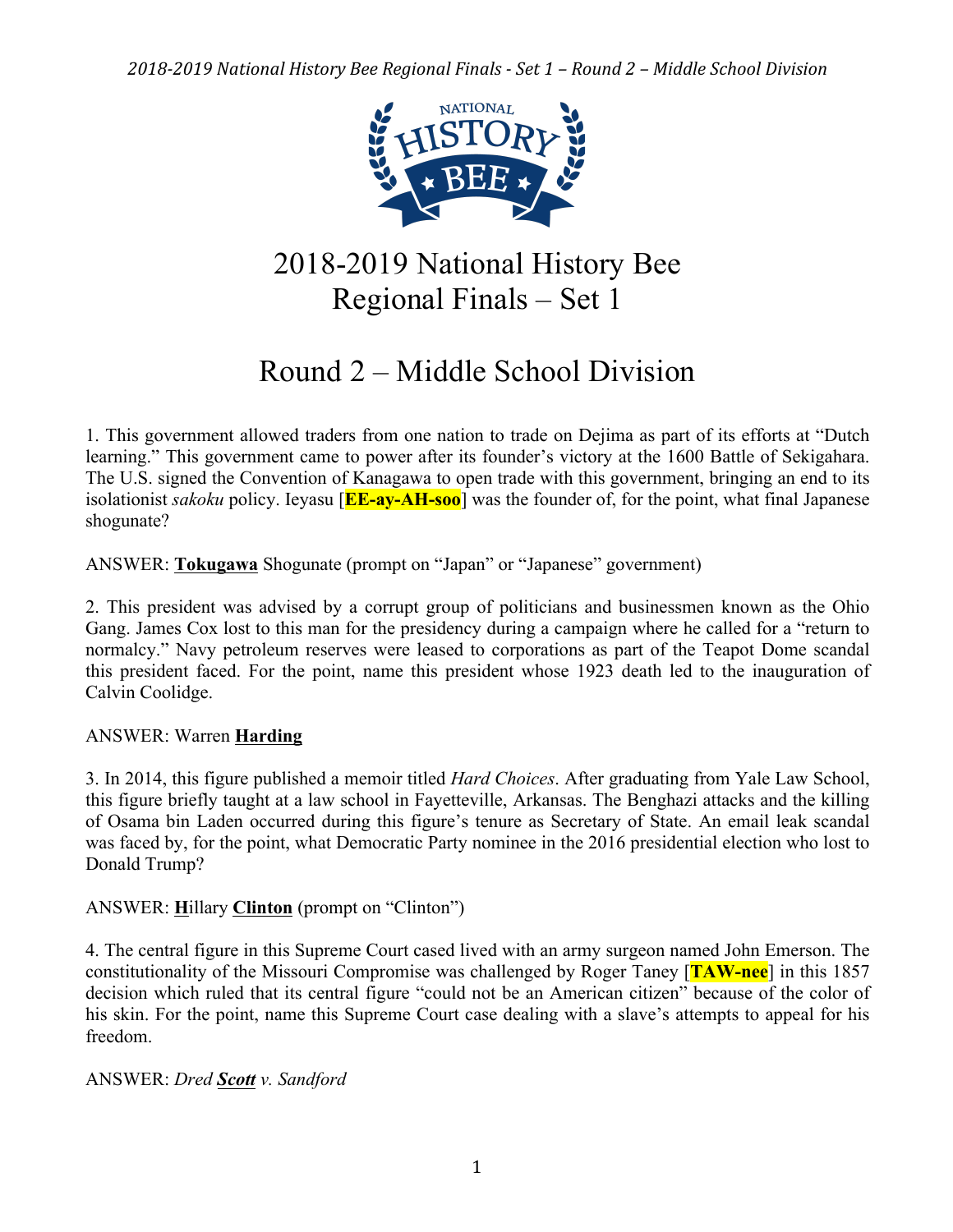5. This meeting was ended with the signing of the Final Act. Venice was given to the country where this meeting was held. The Polish-Saxon Crisis was faced at this meeting whose representatives included Viscount Castlereagh and Charles-Maurice de Talleyrand. Klemens von Metternich presided over this meeting that gave rise to the Concert of Europe. For the point, name this 1814-15 series of meetings in the Austrian capital.

#### ANSWER: **Congress of Vienna**

6. On *See It Now,* Edward Murrow claimed that this man's actions "caused alarm and dismay." Millard Tydings chaired a committee investigating a group of individuals targeted by this man. During a set of hearings, Joseph Welch asked this man "Have you no sense of decency, sir?" For the point, name this US Senator from Wisconsin who led Communist witch hunts in the 1950s.

# ANSWER: Joseph **McCarthy**

7. The Portsmouth Compact was an anti-English document signed by inhabitants of this colony including Anne Hutchinson. After his banishment from the Massachusetts Bay Colony, Roger Williams went on to found this colony, which in the 1760s established Brown University. For the point, name this colony in New England that contained the city of Providence.

#### ANSWER: **Rhode Island**

8. George Grotefend learned much of a Persian version of this system from transcriptions of the Behistun Inscription. The British Museum holds the largest collection of documents using this system, which came about during the Uruk IV Period. A reed stylus was often used to create the characteristic wedge shaped symbols of this system. For the point, name this ancient writing system of the Sumerians.

# ANSWER: **cuneiform**

9. A deadlier event that had much in common with this one occurred on the same day 250 miles north in Peshtigo, Wisconsin. Beginning on land owned by the O'Leary family, this event quickly spread past DeKoven Street. The predominantly wooden architecture of the city where this disaster occurred is said to have worsened this event. According to legend, this event started when a cow tipped over a lantern. For the point, name this burning of an Illinois city.

#### ANSWER: Great **Chicago Fire** of 1871

10. Viktor Frankl wrote about his experiences at this location in the book *Man's Search for Meaning*. A phrase translating to "work sets you free" appears above the entrance to this location where Doctor Joseph Mengele performed experiments on inmates. Elie Wiesel was taken by train to this location from a ghetto. Operating in occupied Poland, for the point, name this notorious Nazi concentration camp.

# ANSWER: **Auschwitz**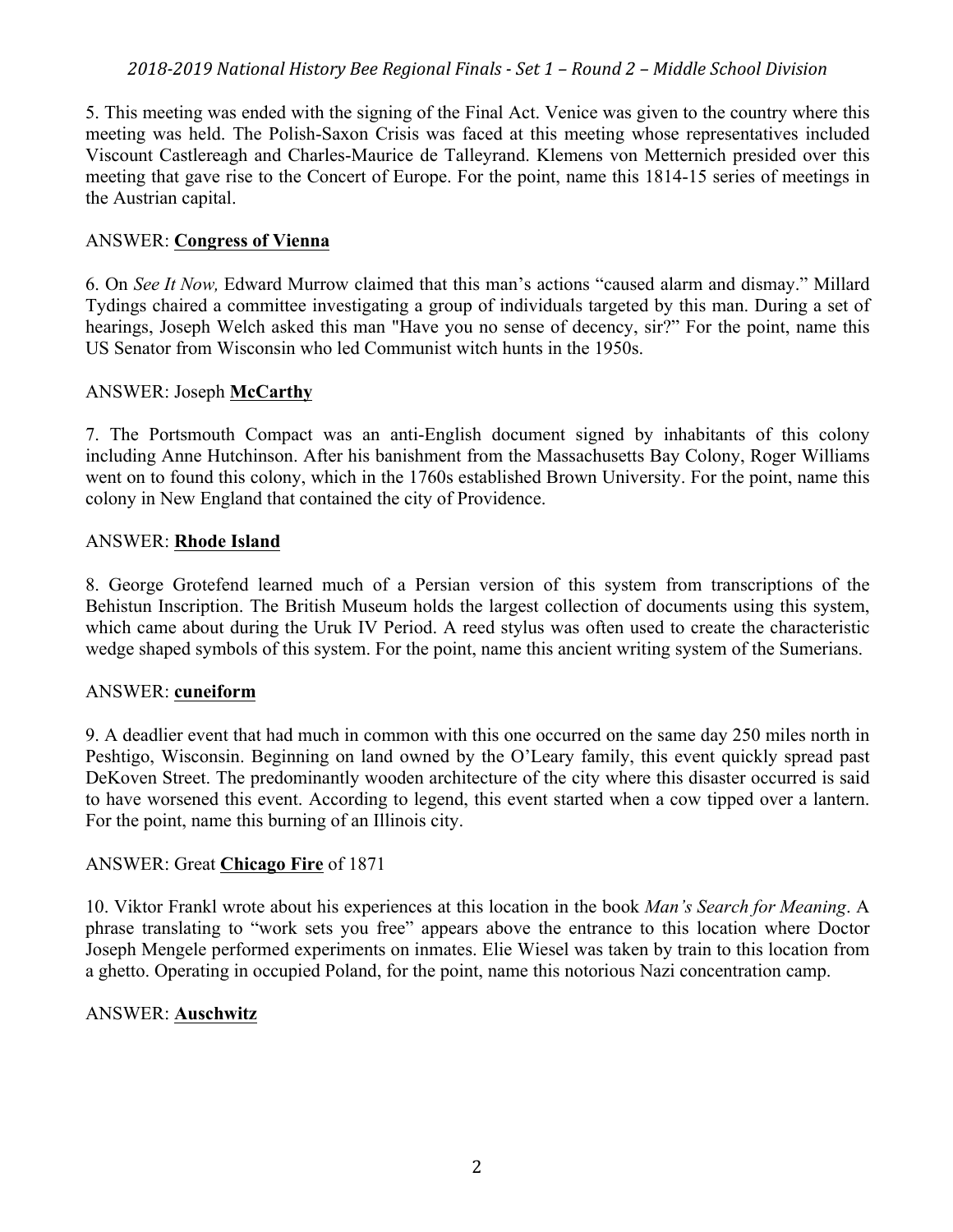11. A promise to one group of "forty acres and a mule" was made during this period, which was the subject of a bill named for Benjamin Wade and Henry Davis. During this period, a proposed 10% plan in Louisiana only required one in ten members of the electorate to swear a loyalty oath. The Freedmen's Bureau operated during, for the point, what period of American history immediately after the Civil War?

# ANSWER: **Reconstruction** Era

12. This country's  $29<sup>th</sup>$  state was created in 2014 when the state of Telangana was created with a capital at Hyderabad. This country's eastern states of Nagaland and Mizoram are majority-Christian due to the work of missionaries, while its state of Gujarat is where its current Prime Minister Narendra Modi began his career in politics. For the point, name this country where forces retook the city of Goa from the Portuguese in Operation Vijay, several hundred miles south of its city of Mumbai.

# ANSWER: **India**

13. During the presidential election in this year, former basketball player and New Jersey senator Bill Bradley failed to secure the Democratic nomination. A series of butterfly ballots proved critical in this election year in which Joe Lieberman was a vice presidential candidate. Prior to 2016, this was the most recent U.S. presidential election year in which the winner lost the popular vote. For the point, name this election year in which Al Gore lost to George W. Bush.

#### ANSWER: Election of **2000**

14. In this country, raids against the *hapu* that were organized by Hongi Hika were thought to have been the cause of the Musket Wars. The Treaty of Waitangi was signed in this country that was dominated by an ethnic group that practiced the *haka* war dance. After seeing another country's island of Tasmania, Abel Tasman became the first European to sight what is now this country and home of the Maori people. For the point, name this country in Oceania.

# ANSWER: **New Zealand** (accept **Aotearoa**)

15. A bill passed under this president that allowed for the division of Native American lands into allotments was the Dawes Act. This man won one election after the phrase "Rum, Romanism, and Rebellion" became associated with James G. Blaine. This man was defeated by Benjamin Harrison in the 1888 election only to defeat Harrison in 1892. For the point, name this president who served two non-consecutive terms.

#### ANSWER: Grover **Cleveland**

16. Polybius accompanied Scipio Aemilianus as he oversaw a siege of this city. The Battles of Lake Trasimene and Cannae were won by forces of this city that was thought to have been founded by the mythical queen Dido. Cato the Elder called for the annihilation of this city that fought the Punic Wars against Rome. For the point, name this African city once led by Hannibal that was burned to the ground by the Romans.

# ANSWER: **Carthage**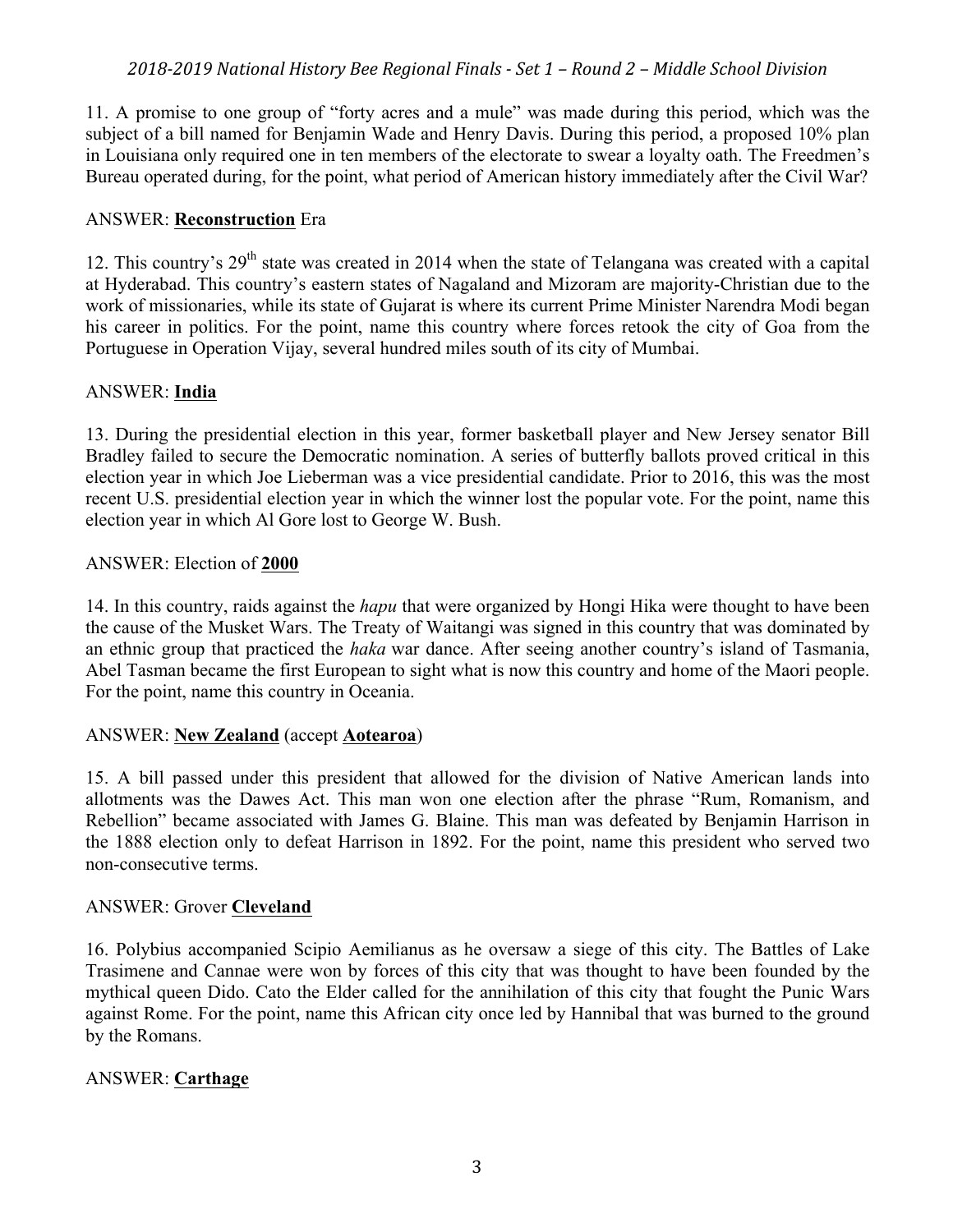17. A desire to learn where the first blood of this war was spilt was the goal of the Spot Resolutions. The Wilmot Proviso banned slavery in U.S. land obtained in this war. The Treaty of Guadalupe Hidalgo ended this war, which began after one side failed to acknowledge the other's sovereignty over Texas. Santa Anna led the losing side in, for the point, what conflict between the U.S. and a southern neighbor?

# ANSWER: **Mexican**-American War

18. During this event, Adlai Stevenson said he would wait "until hell freezes over" for a response from a Soviet diplomat. Rudolf Anderson was the only death in this conflict in which a U2 spy plane was shot down. An international hotline was created during this conflict that arose after Khrushchev was found to have been keeping certain weapons near Florida. For the point, name this U.S.-Soviet confrontation in a Caribbean country.

# ANSWER: **Cuban Missile Crisis**

19. This building was severely damaged while serving as an ammunition dump for the Ottoman Empire in the  $17<sup>th</sup>$  century. This building once also served as the official treasury for the Delian League. The central frieze of this building is in the Ionic order and was likely created under the guidance of Phidias. Standing on top of the Acropolis, for the point, name this ancient temple dedicated to the goddess Athena.

#### ANSWER: **Parthenon**

20. Roughly 100 years after this battle, legends appeared claiming that the losing side's band played "The World Turned Upside Down" following their defeat. French troops were led by the Comte de Rochambeau at this battle, after which a namesake set of "Articles of Capitulation" were signed. Charles Cornwallis surrendered after, for the point, what final major battle of the American Revolution?

#### ANSWER: Battle/Siege of **Yorktown**

21. This good, along with the compass, printing, and papermaking, is considered one of its country's Four Great Inventions. Created by a combination of saltpeter, charcoal and sulfur, this good was originally known by a name translating as "fire medicine" in China. The thunder crash bomb was an iron-cast grenade that relied on, for the point, what explosive good used in firearms?

#### ANSWER: **gunpowder**

22. This person was chosen to chair the committee that drafted the Universal Declaration of Human Rights. This woman helped organize a concert for the African-American singer Marian Anderson at the Lincoln Memorial. This onetime first lady of New York actively helped design her husband's New Deal policies. For the point, name this woman who served as First Lady during the presidency of her husband Franklin.

#### ANSWER: **E**leanor **Roosevelt** (prompt on Roosevelt)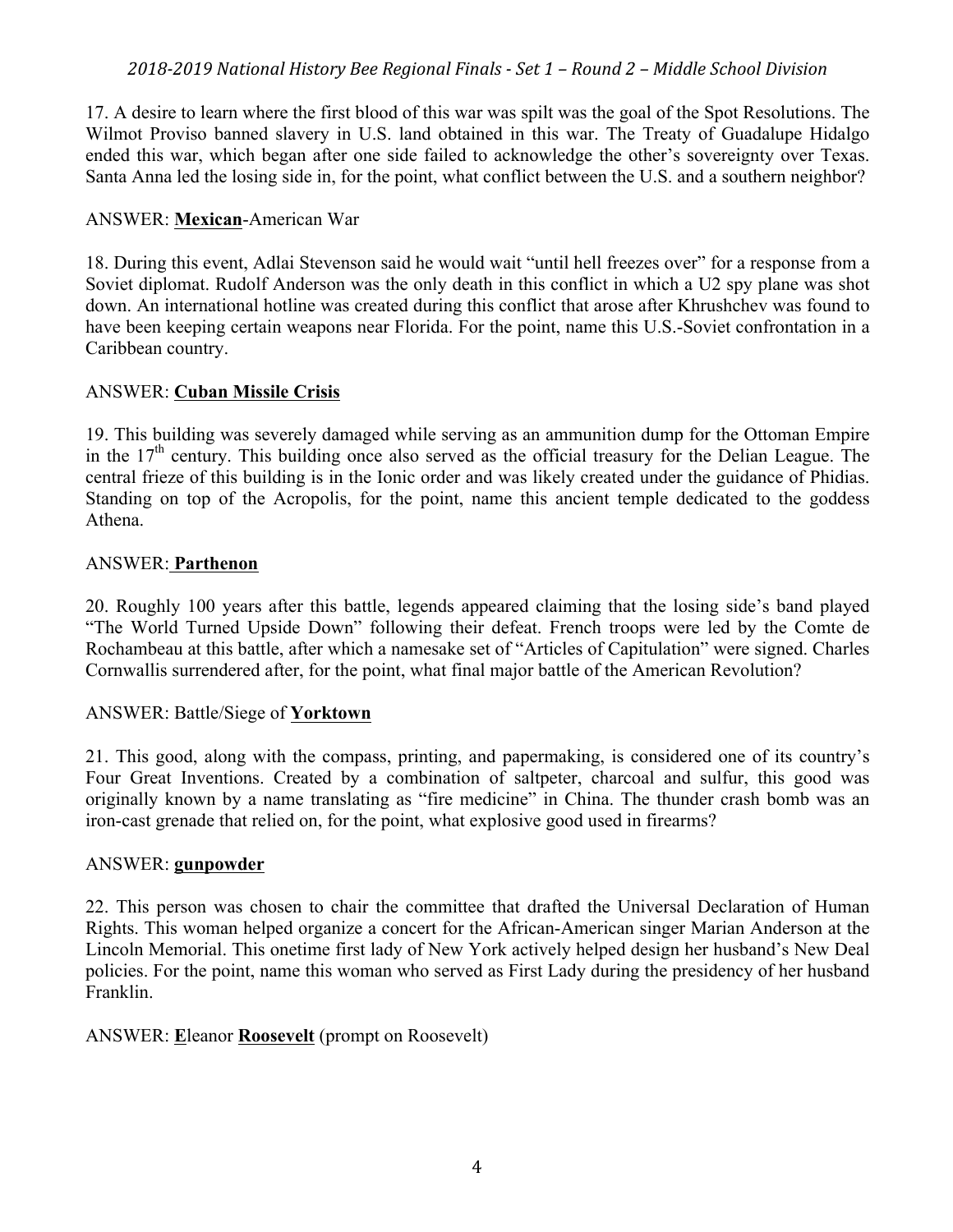23. This monarch revoked the rights of worship that the Huguenots had gained under Henry IV with the Edict of Fontainebleau. This man's absolutist rule is often cited by a quote of his translating to "I am the state." Cardinal Mazarin advised this ruler who ordered the creation of the Palace of Versailles. Reigning for over 72 years, for the point, name this French monarch known as "the Sun King."

# ANSWER: **Louis XIV** of France

24. This battle led to the renaming of Chicago Municipal Airport. Dauntless bombers sunk the *Mikuma* at this battle whose winning side's only lost carrier was the *USS Yorktown*. Four Japanese carriers were sunk at this victory for the forces of Chester Nimitz. Occurring one month after the Battle of Coral Sea, for the point, name this decisive 1942 World War II naval battle in the center of the Pacific Ocean.

#### ANSWER: Battle of **Midway**

25. This city was the starting point of a journey to Jerusalem involving the horse named Buraq. The Well of Zamzam was thought to have miraculously sprung up in this city as Hagar desperately tried to find water for her son Ishmael. The Black Stone is found in the eastern of portion of this city's Kaaba. This city is the site of the *hajj* pilgrimage. For the point, name this holy pilgrimage site in Islam.

#### ANSWER: **Mecca**

26. In reference to this event, Ray Nagin said, "it's time for us to rebuild" during a speech given after it. The president during the time of this event famously said, "Brownie, you're doing a heck of a job" in response to FEMA's efforts to respond to its destruction. This event was reached Category 5 status with winds reaching nearly 180 miles per hour though it weakened somewhat prior to landfall. For the point, name this 2005 storm that hit New Orleans.

# ANSWER: Hurricane **Katrina**

27. A Papists Act signed during this king's reign led to a wave of anti-Catholic protests known as the Gordon Riots. This longest-reigning king of the House of Hanover was served by prime ministers such as William Pitt the Elder and Lord North. This king's government passed a set of unpopular laws that came to be known as the Intolerable Acts. For the point, name this king of England during the American Revolution.

# ANSWER: **George III**

28. After being nominated to the religious post of Flamen Dialis, this man married a daughter of Cinna named Cornelia. Along with Crassus and Pompey, this man was a member of the First Triumvirate. Octavian was the nephew of this man who led Roman armies during the Gallic Wars. For the point, name this Roman leader who was assassinated by Senators that included his friend Brutus.

ANSWER: **Julius Caesar** (prompt on "Caesar", do not accept Augustus Caesar)